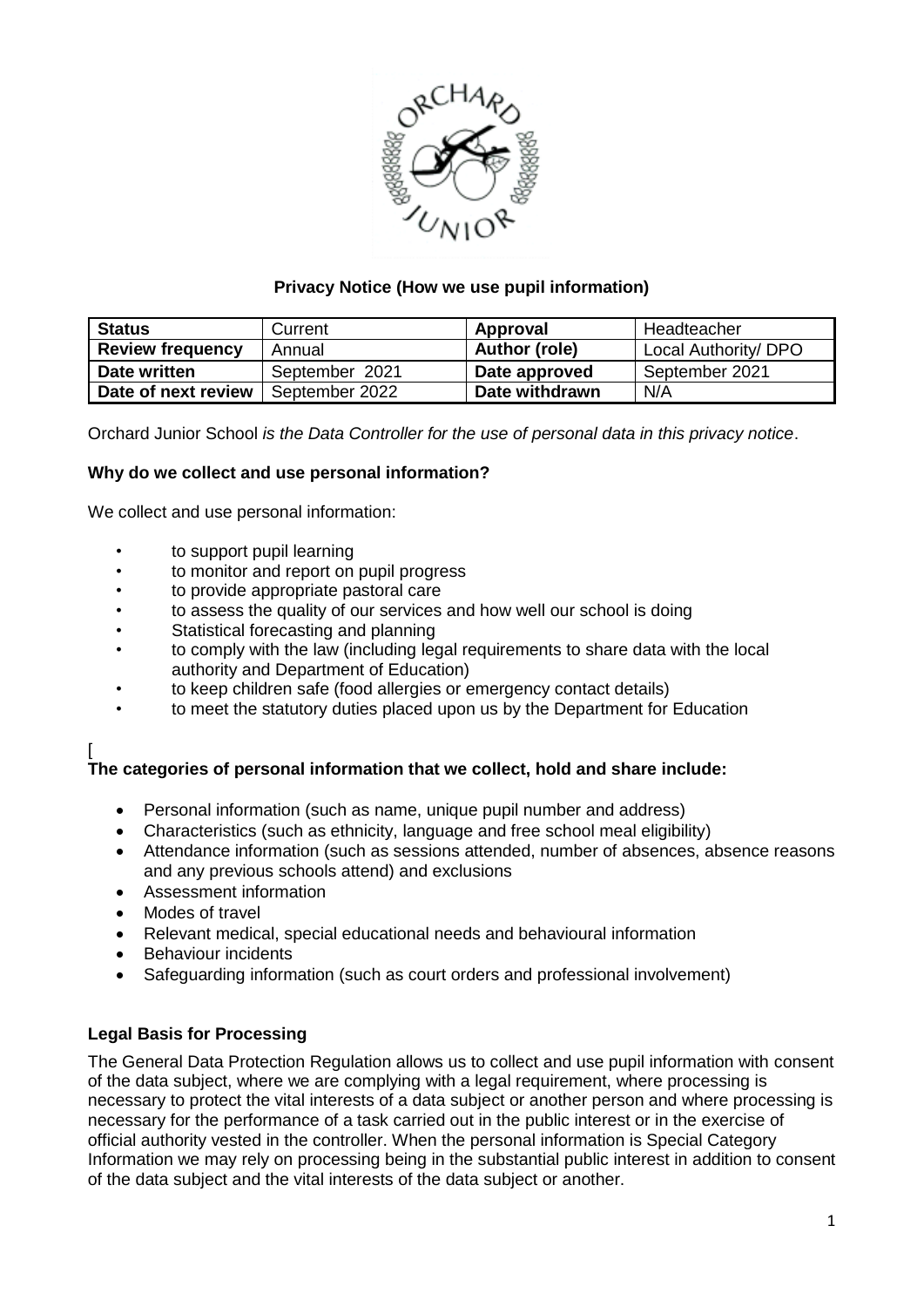Our requirement for this data and our legal basis for processing this data where complying with a legal requirement includes the Education Act 1996, 2002 and 2011, The Childrens Act 1989 and 2004, Education and Skills Act 2008, Schools Standards and Framework Act 1998 and the Equalities Act 2010.

## **Collecting personal information**

Whilst the majority of personal information you provide to us is mandatory, some of it is provided to us on a voluntary basis. In order to comply with the General Data Protection Regulation, we will inform you whether you are required to provide certain personal information to us or if you have a choice in this. Where we are using your personal information only on the basis of your consent you may ask us to stop processing this personal information at any time.

## **Storing personal data**

We hold pupil data for / in accordance with our retention schedule *(link*) [settings need to include the length of time for which the personal data will be stored or provide a link to their retention schedule.]

## **Who do we share pupil information with?**

We routinely share pupil information with:

- schools
- local authorities
- the Department for Education (DfE)
- medical practitioners (such as the school nurse or an NHS department)
- and third party suppliers where their systems are used to support the education of the children

#### **Why we share pupil information**

We do not share personal information with anyone without consent unless the law and our policies allow us to do so.

We share pupils' data with the Department for Education (DfE) on a statutory basis. This data sharing underpins school funding and educational attainment policy and monitoring.

We are required to share information about our pupils with our local authority (LA) or the Department for Education (DfE) under regulation 3 of The Education (Information About Individual Pupils) (England) Regulations 2013.

## **Data collection requirements:**

To find out more about the data collection requirements placed on us by the Department for Education (for example; via the school census) go to [https://www.gov.uk/education/data-collection](https://www.gov.uk/education/data-collection-and-censuses-for-schools)[and-censuses-for-schools.](https://www.gov.uk/education/data-collection-and-censuses-for-schools)

## **The National Pupil Database (NPD)**

The NPD is owned and managed by the Department for Education and contains information about pupils in schools in England. It provides invaluable evidence on educational performance to inform independent research, as well as studies commissioned by the Department. It is held in electronic format for statistical purposes. This information is securely collected from a range of sources including schools, local authorities and awarding bodies.

We are required by law, to provide information about our pupils to the DfE as part of statutory data collections such as the school census and early years' census. Some of this information is then stored in the NPD. The law that allows this is the Education (Information About Individual Pupils) (England) Regulations 2013.

To find out more about the pupil information we share with the department, for the purpose of data collections, go to <https://www.gov.uk/education/data-collection-and-censuses-for-schools>.